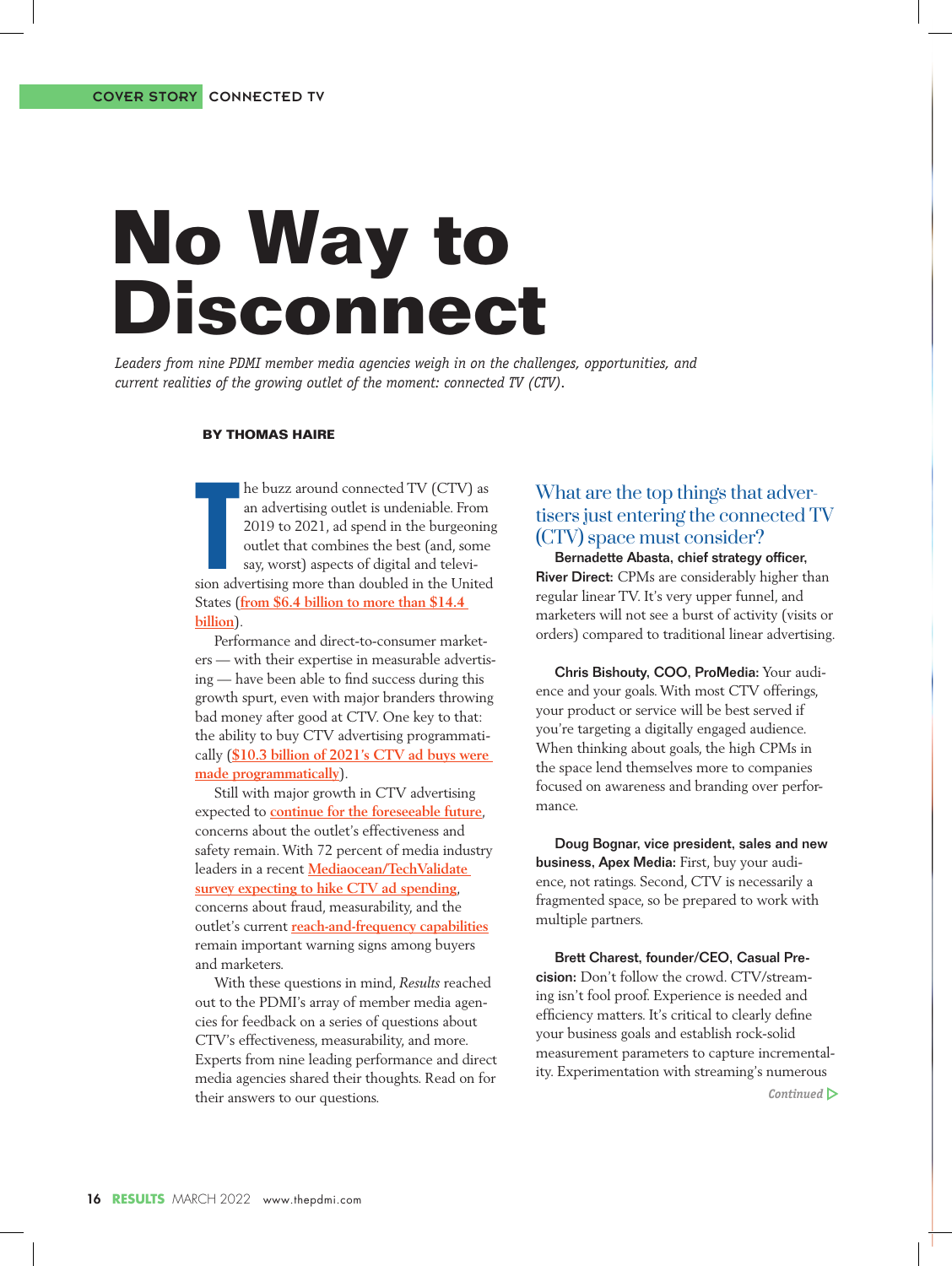customer acquisition methods will lead to the greatest chance to achieve success at scale.

And if you've been burned with a past CTV/streaming test, you are not the only one. Many advertisers have dipped their toes into CTV with unsuccessful results due to highly inefficient pricing, unreliable measurement, or poorly defined targeting. This is too important to give up on. Find a partner to help you navigate the numerous hurdles and complicated marketplace. Otherwise, you'll miss out on larger and larger swaths of potential customers.

Geoff Crain, media director, Kingstar Media: Advertisers who are just

# The to

The top two things that advertisers just entering the CTV/OTT space should consider are the audience prospect they are looking to reach and that their primary KPI ladders back to a strong call-to-action in their creative.

**— Cristina Ferruggiari, Lockard & Wechsler Direct**

programmatically.

Purchasing CTV inventory through a managed service gives the publisher full control of the campaign, creating less risk for the advertiser. Regarding the process, advertisers sign an IO, where they commit to a set CPM, campaign length, and budget. This is like running a campaign directly with a traditional TV network. The downside is that advertisers are usually locked into a campaign for a set timeframe, regardless of performance. In addition, managed services are almost always more expensive from a CPM perspective vs. buying

Regardless of buying programmatically or through a managed service, the advertiser must ensure that they are

entering the space must consider two factors: how they plan to buy the ad inventory, whether it's programmatically or through a managed service; and making sure the inventory being purchased is, in fact, connected TV — not OTT.

There are two ways to purchase CTV inventory: programmatically with a demand side platform (DSP), such as The Trade Desk, or through a managed service with a CTV supplier, like Samsung TV/Roku. Purchasing inventory through a DSP offers the advertiser full control, as they launch, pause, or scale a campaign with a click of a button. This is comparable to buying ads on Facebook Ad Manager because it is a self-service platform that gives both control and risk to the advertiser.

accessing true CTV inventory where ads are displayed on a TV screen. A lot of suppliers will add in OTT inventory from mobile and desktop devices and include them in a bundle with CTV inventory. This is done to lower the overall CPM. However, desktop and mobile video are often skippable and less engaging. Advertisers need to request reports — by publishers and device — to confirm that the inventory they are paying for is truly CTV.

**"**

Ashley Del Vecchio, vice president, client services, ProMedia: The advancement of connected TV demonstrates the force behind the ever-evolving media landscape. Key concepts that must be considered by advertisers entering the CTV space include audience targeting and measurability.

CTV combines the macro power of TV and the micro targeting capabilities of digital to connect with audiences. CTV serves as a solution for advertisers to expand reach and supplement traditional linear TV. In addition to accessing the growing cord-cutter segment, advanced targeting promotes the delivery of relevant ads to more precisely selected viewers in a premium environment.

The measurability of CTV enables data-driven decision making. Advertisers can track various metrics across audience delivery and campaign performance by leveraging more advanced viewing data sets through CTV. The use of multiple metrics and detailed reporting will uncover effectiveness of specific ads and campaigns, allowing for greater opportunity to optimize.

CTV represents the intersection of audience and measurement. Continued innovation can be anticipated as CTV becomes more widely used.

Cristina Ferruggiari, executive vice president, director of advanced and connected TV, Lockard & Wechsler Direct: The top two things that advertisers just entering the CTV/OTT space should consider are the audience prospect they are looking to reach and that their primary KPI ladders back to a strong call to action (CTA) in their creative.

Matt Greenfield, president, Cannella Media: First, it may seem similar enough to digital to think you can have your digital experts plan and execute CTV campaigns; and conversely, it may seem similar enough to TV that your TV experts can take it on. We've found the most successful campaigns are driven with expertise in both disciplines: someone (or a team) who understands the nuances of digital targeting, tagging, frequency considerations, audience duplication and crossover by publisher/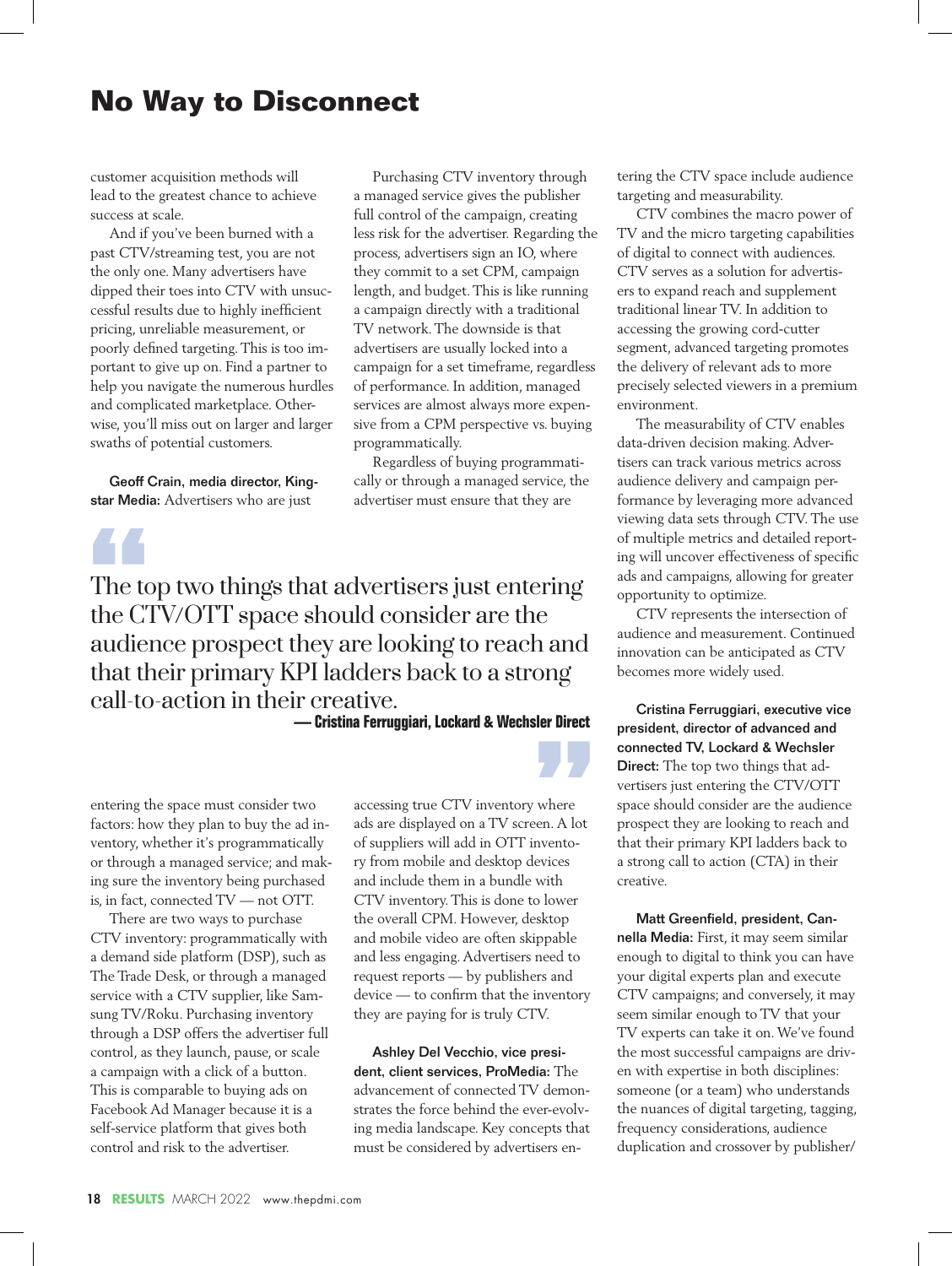channel, reporting, etc.; and someone who also can apply linear TV principals like reach and frequency, upper funnel attribution considerations, and more. All of this must be filtered through the lens of DR fundamentals, layering the impact from CTV investments with all other channels to discern its incremental impact on your business.

Second, it's complicated: see above. In addition, supply-and-demand for the inventory fluctuates daily, creative best practices are constantly evolving, and measurement capabilities are expanding. CTV planning and buying best practices are evolving daily. It's a great time to be exploring this channel. Like other media investments, an expert guide gives you the best chance for a successful foray into CTV.

Kalyn Paul, director, media performance, Diray Media: While you certainly can repurpose your linear TV creative, consider developing and testing new creative that's made specifically for CTV. Personalize it to your audience. A digital mindset is needed: think audience first, not content first. Also, show-level data is not yet available.

AJ Reyes, vice president, digital media, OpenJar Concepts: The first two things an advertiser needs to consider when jumping into CTV are: defining the ultimate objective; and determining the technology and reporting platform that will help you achieve this objective.

CTV offers the advertiser the experience of a traditional TV ad but with all the modern digital targeting assets, bringing the DSP to the forefront. We currently believe CTV is still best used for brand awareness and ad recall, so it's important to make sure that what you're trying to accomplish fits that branded narrative. Technology is extremely important to ensure that you have the audience, reach, frequency, automated media buying, and data segmenting to hit your target audience. The reporting is equally valuable to interpret

true results and make optimization decisions in real time.

## What types of brands are currently in the CTV marketplace? Have you seen a shift or specific category growth in the past year?

Chris Brombach, senior vice president, integrated media, Cannella Media: A wide range of advertisers are leveraging CTV advertising – from larger, general-market brands to more performance-centric direct response marketers. U.S. CTV investments exceeded \$13 billion last year and are projected to almost double in the next two years. This

advantage of CTV's early growth phase. Fintech, health-tech, education, and specialized apparel all have capitalized on early adoption. Efficient targeting and flexibility are creating new opportunities for advertisers nimble enough to utilize the extreme long tail of further fragmented streaming audiences.

Traditional DR advertisers are finding successes with lead acquisition in the insurance, auto warranty, and weight-loss categories.

Crain: The types of clients and brands currently in the CTV marketplace are not specific to one category, as there is a wide array of verticals being advertised on CTV. With that said,

Any size brand can succeed in CTV if they have the right partner. What really matters is whether your brand can achieve the level of consumer engagement needed to justify the price to play in the market. Any s<sup>\*</sup>

**— Chris Bishouty, ProMedia**

**"**

growth is commensurate with the continued proliferation of cord cutting and streaming video, with those households consuming almost 90 hours of content per month. Marketers on the performance side of the spectrum are learning to successfully integrate OTT into their mix to drive sustainable and profitable customer acquisition and sales.

Osania Del Rio, vice president, digital strategy and marketing, River Direct: Everyone either has tested or wants to test — whether you're a DTC disruptor or traditional DR marketer. However, DTC disruptors have embraced it more than traditional DR clients.

Charest: Venture-backed, direct-to-consumer brands have taken connected TV skews a younger generation of viewers compared to traditional television. Thus, it is more beneficial for brands to reach A18-45, as opposed to A50+. Throughout 2021, we have seen performance-focused brands switch to CTV, as tools allow brands to measure site lift and sales driven by CTV impressions.

Paul: Marketers have shifted their thinking and view CTV as part of their strategy regardless of the category.

## How are small- and medium-size brands faring?

Bishouty: Any size brand can succeed in CTV if they have the right partner. What really matters is whether your *Continued*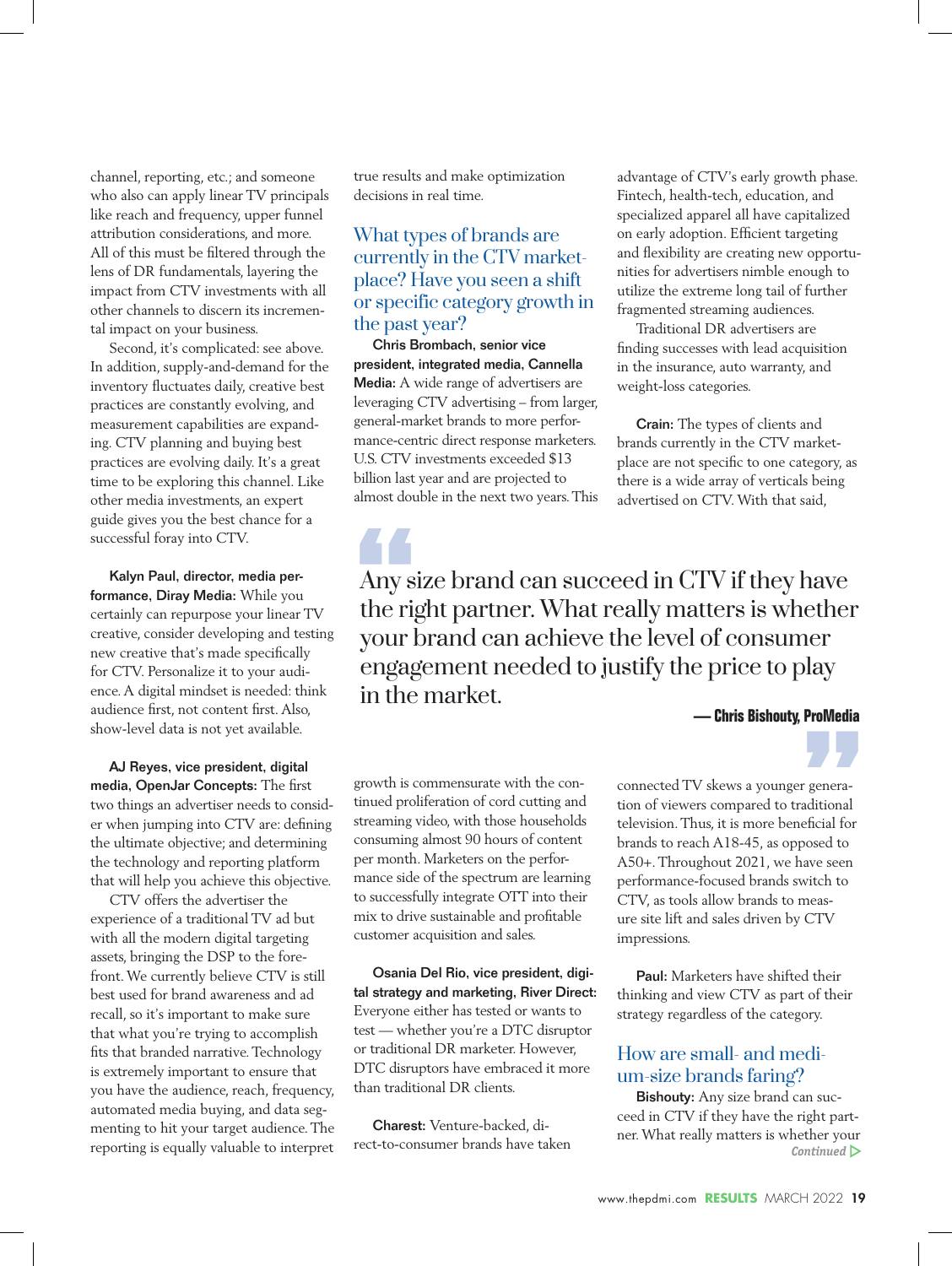brand can achieve the level of consumer engagement needed to justify the price to play in the market.

Brombach: If smaller and midsize brands approach CTV through a different planning and optimization lens vs. concurrent linear campaigns, they tend to fare well. Understanding how to implement digital targeting parameters and developing strategies to drive qualified traffic to landing pages that do heavy lifting on converting is critical.

Charest: Size will matter more as the CTV/streaming space matures. Higher budget thresholds and greater volume discounts granted to large advertisers will unevenly impact smalland medium-sized brands. These burgeoning roadblocks can be circumvented with strategic partnerships offering both scale and experience.

## Are big brands dominating CTV ad spend? If so, does that mean there's more availability for performance and DTC brands on traditional TV outlets?

Abasta: We did not see that in 2021 due to strong general and scatter market upfronts. In fact, Q4 2021 rates were in flated, and many DTC brands could not afford to pay the upcharge on media in linear. We saw more inventory in January 2022, but it is yet to be determined how much inventory will be available in Q2 and Q3 2022 at rates that our DTC clients can afford and perform. This would be determined if the scatter market remains strong, like 2021. We are seeing lower CPMs in social in early 2022, similar to linear. Social CPMs are so unpredictable.

Overcorrection in the 2021-22 upfront swung disproportionate weight from linear to CTV and streaming. Supply has significantly outstripped demand in the top-tier and highest-profile services.  $\begin{array}{c}\n\bullet \\
\bullet \\
\bullet \\
\bullet \\
\bullet \\
\bullet\n\end{array}$ 

Crain: Small and medium-sized brands are faring well, as buying CTV through a DSP allows advertisers to reach niche targeting demos through geographic and demographic targeting. Advertisers can use a small budget (as low as \$2,000 per week) and reach their niche target demo, just like they do on paid social. Since no financial or budget minimums exist, unlike with traditional TV, the barriers to entry are much lower, making it attractive for small and medium brands to test.

**— Brett Charest, Casual Precision**

**"**

Bishouty: The short answer is no. Marketing budgets have grown in recent years, which keeps traditional TV media budgets healthy. You also must consider that vMVPDs are included in CTV, and they compete for similar ad time as traditional TV, making the marketplace even more competitive.

Charest: Overcorrection in the 2021-22 upfront swung disproportionate weight from linear to CTV and streaming. Supply has significantly outstripped demand in the top-tier and highest-profile services. It's unclear whether it is enough to offset continued linear audience erosion. Q1 2022 will be the big test.

Crain: I do not think big brands are dominating CTV ad spend. Even so, it would not create more availability for performance and DTC brands on traditional TV. The reason is due to traditional TV viewership declining year-over-year, whereas connected TV viewership is increasing. There is the same demand and less supply for traditional TV, which naturally increases CPMs. This will result in the same, if not less, availability for performance brands. However, every week there is more supply for CTV inventory, lowering CPMs, which makes it more attractive for performance brands.

Greenfield: It unfortunately doesn't necessarily open up more inventory. Due to the continued audience migration from linear TV to other media channels, including CTV, there are fewer available ad impressions and less overall inventory. Big brand demand for the remaining inventory, and their willingness to acquire it in the general market upfront and scatter marketplaces, further reduces the available pool of linear inventory from which the media can allocate to performance and DTC brands.

However, despite those limitations, our media partners continue to prioritize their inventory allocations to meet the growing needs of the DR/DTC marketplace. DRTV inventory forecasts for 2022 remain favorable.

Paul: It really comes down to the core audience/purchaser for your product or service. The younger demographics won't be as easily reached on traditional TV. Media companies have changed how they sell to their advertisers and are packaging digital and linear together.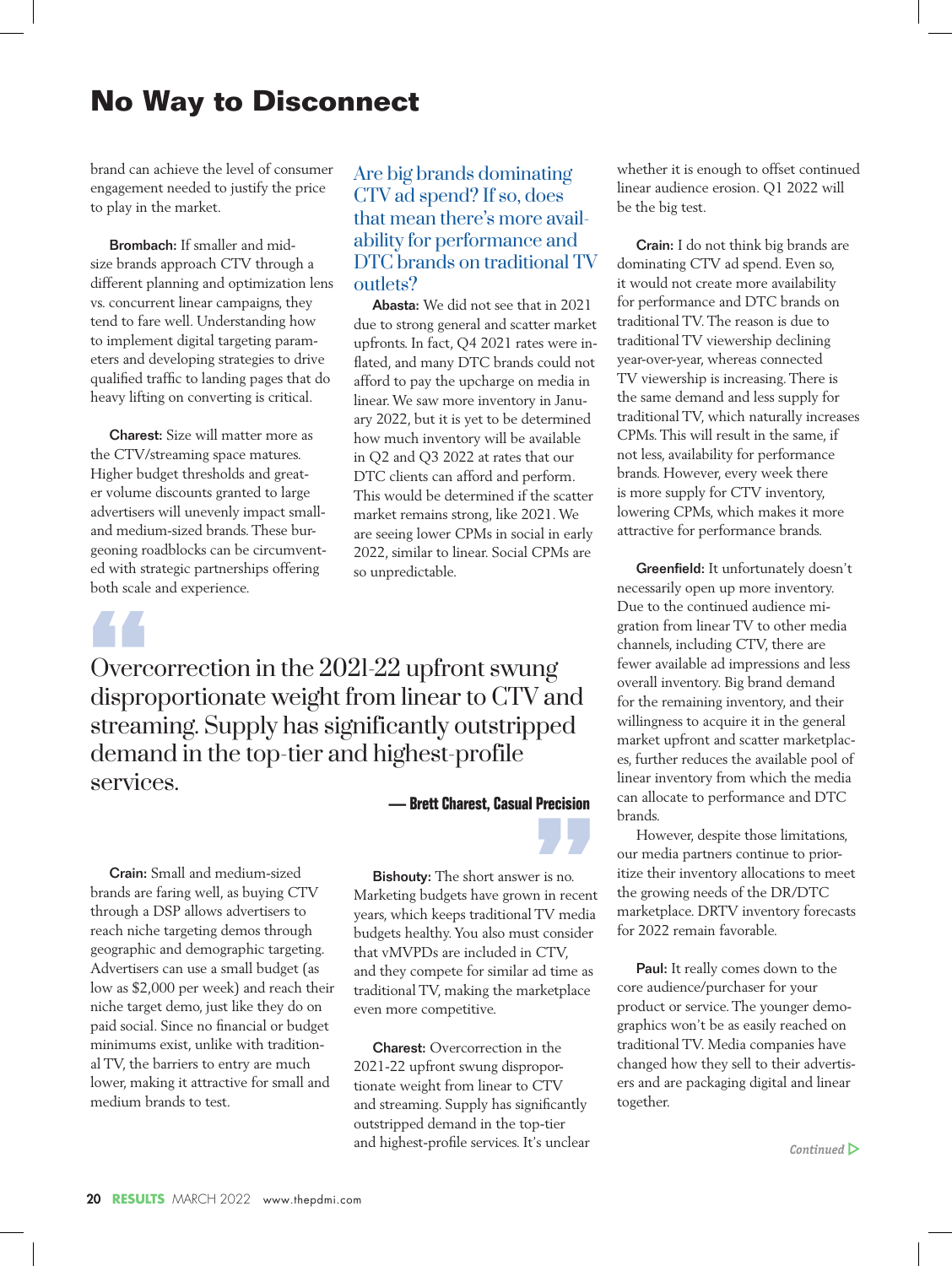## How do current CTV ad opportunities fall in line with the goals of performance marketing?

Bishouty: In its current construct, CTV is not set up to meet the goals of true performance marketing initiatives that focus on ROI. The CPMs do not back out to the level of engagement you would want to achieve.

Bognar: CTV allows for better targeting, measurement, and attribution when compared to heritage linear television so it can play a significant role in a fully formed media campaign.

Brombach: Performance marketers need to level set CTV goals to reflect more of an upper-funnel, multi-touch

Crain: It is part of the multi-platform approach: research shows that starting the purchase journey at the top of funnel with a CTV or traditional TV impression increases conversion rates.

CTV, like traditional TV, is the perfect medium to drive new consumers to the top of the funnel. Retargeting these consumers with mobile video or display advertisements will help generate sales at a lower cost-per-acquisition (CPA) and higher return on ad spend (ROAS).

To measure the effectiveness of CTV against performance goals, it is important to understand the halo effect it provides other advertising levers throughout the purchase funnel. For example, a Facebook retargeting campaign that drove a sale cannot take 100 percent of the credit if that audience pool is made up of site visitors driven by CTV.

CTV, like traditional TV, is the perfect medium to drive new consumers to the top of the funnel. Retargeting these consumers with mobile video or display advertisements will help generate sales at a lower cost-per-acquisition (CPA) and higher return-on-ad-spend (ROAS). **6.4**<br>CTV, l

**— Geoff Crain, Kingstar Media**

**"**

approach — and be prepared to drive conversions with site content, effective retargeting, and remarketing efforts. CTV and linear should play different roles in an advertiser's marketing mix.

Charest: Proper deterministic measurement perfectly aligns with performance marketing goals. CTV is a powerful platform for marketers measuring down-funnel metrics in real-time. With that said, it's imperative to utilize a consistent, conservative measurement approach to prevent overly greedy attribution claiming credit for all conversions, thereby discounting the impact of other marketing activity (*e.g.*, email, social, etc.)

Del Rio: Because CTV is upper funnel, utilizing middle and lower funnel tactics (retargeting) are extremely important to maximizing results. Brands need to believe in the DSP attribution model.

Paul: The robust audience targeting options really allow for every impression to be a valuable impression. With programmatic campaigns, we can optimize toward top-performing audience, network, daypart, frequency, etc., and add in a retargeting campaign to serve viewers subsequent ads that encourage action.

Reyes: Based on the campaigns we have run and additional research, we believe CTV is becoming a pivotal ad tool to utilize, though it's not yet to a point where you can solely use it to carry a performance marketing campaign. We've seen great results from CTV in driving upper-funnel attention and creating first touch, which complements our other strategies nicely. We can utilize the CTV data and learning to enhance our overall campaign objectives. It's great for kicking off a campaign that has a large budget and long run time because we can run short flights with very high frequency, to jumpstart our ad intelligence to effectively scale other media platforms.

## What current CTV ad opportunities are trending with your client brands?

Bishouty: What you see dominating CTV is DTC drive-to-web consumer engagement ads. With response data at the IP level, CTV is best suited for tracking performance for these types of offers.

Charest: Retesting is the biggest trend we've noticed. In a rush to gain access to streaming audiences, many advertisers bought a slick sales pitch without fully understanding what they had purchased and how to utilize it effectively to acquire new customers.

New CTV entrants still gravitate to the largest and most hyped properties (*e.g.*, Hulu, Peacock, Roku, etc.) where excessive demand is vastly outpacing limited supply. Those with more experience are testing the inventory types that publishers have had difficulty monetizing programmatically.

Crain: They are most interested in testing pixel tracking. Several DSPs are improving tracking technologies by having advertisers place a pixel on a brand's website. Through IP and device mapping, the pixel can pair a CTV impression with a site visit. Thus, if a user saw a brand's ad on CTV and then went *Continued*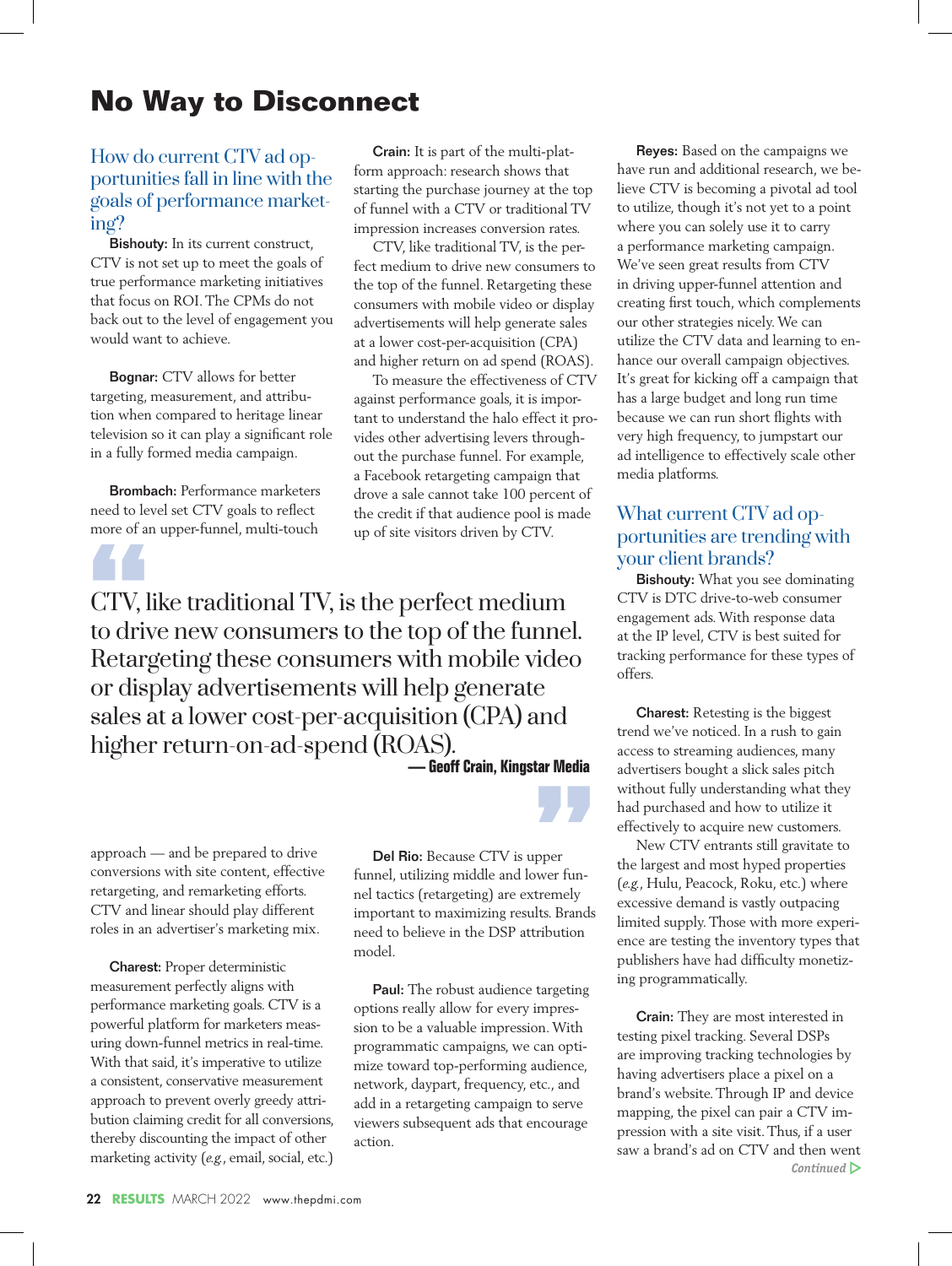to that brand's website on their mobile phone, this visit would be tracked and attributed to the CTV impression.

In addition, the pixel tracks every unique CTV impression and builds a retargeting audience so that advertisers can serve a display or video ad on a mobile device to this audience. The pixel helps advertisers measure and execute a multi-platform advertising approach by providing accurate reporting through the consumer journey.

Paul: Clients are most interested in testing audiences and creative.

What kinds of measurement are offered to CTV clients and how have they advanced as the outlet has grown?

## **"**

CTV campaigns that run programmatically can be measured the same ways as any digital media campaign with website pixels providing visits, engagement, conversion, and lift metrics. Third-party measurement partners additionally can provide post-campaign brand lift, retail sales lift, and foot traffic studies.

**— Kalyn Paul, Diray Media**

**"**

Bishouty: The power of CTV advertising lies in being able to measure results at the household and device IP level for a marketer's campaign. That data gives you unprecedented access to advanced audience metrics and the ability to ensure you target your exact consumer with minimal waste for your ad spend.

Charest: Direct or deterministic attribution is CTVs greatest advantage. One-to-one matching of ad exposures

Google Analytics or site tracking platform. This is a similar process to what advertisers do to attribute performance on traditional TV.

to conversions restores the closed-loop attribution simplicity of the TFN heydays. Fraud, spoofing, and walled gardens create the need to truly understand and calibrate CTV attribution to avoid under/over crediting. Utilizing transparent, honest brokers will prove critical as marketers and viewers continue the

Crain: Pixel tracking, as mentioned

Advertisers are then able to use this timestamp data to manually attribute site lift and sales through the brand's

Aside from that, many suppliers offer timestamp impression reporting, like traditional TV post logs. These timestamps show the exact second the impression was served and on what

shift to streaming CTV.

program/publisher.

above.

Ferruggiari: Our proprietary attribution system for OTT/CTV at LWD, SmartMatch 360™, presents a unique opportunity for our brand partners to track, attribute, and analyze the performance of CTV/OTT campaigns. Smart-Match 360™ not only tracks all CTV/ OTT airings by date and time, but it is also able to track all responses to each

airing through to actions ranging from response to lead, conversion, and order.

Paul: CTV campaigns that run programmatically can be measured the same ways as any digital media campaign with website pixels providing visits, engagement, conversion, and lift metrics. Third-party measurement partners additionally can provide post-campaign brand lift, retail sales lift, and foot traffic studies.

### What changes in measurement, if any, do you foresee in the next two years?

Bishouty: CTV must solve for verified eyeballs. You are seeing that capability emerge across some platform partners, but duplicate and fraudulent audience views need to be addressed and become a standard practice across the entire marketplace.

Bognar: We are in an audience measurement crisis. Nielsen as a bedrock currency for viewership is crumbling. Standards for measuring heritage linear TV do not align with those more digital-like of CTV. The result is inaccurate attribution and ROI. A new standard, likely based on ACR and other sources, will emerge.

Charest: Privacy concerns will continue to define the measurement space. Reliable partnerships will be essential as restrictions limit conversion visibility or hinder targeting relevant messages to prospects at various stages of the conversion funnel. The progress made by performance marketers in CTV could be rolled back if privacy-compliant identity resolution isn't fully embraced and understood. Consumer backlash to overly intrusive tactics also must be considered and mitigated.

Crain: I see pixel tracking improving each year, as it will become more accurate and allow advertisers to map back a sale to a CTV impression.

Performance by program/channel